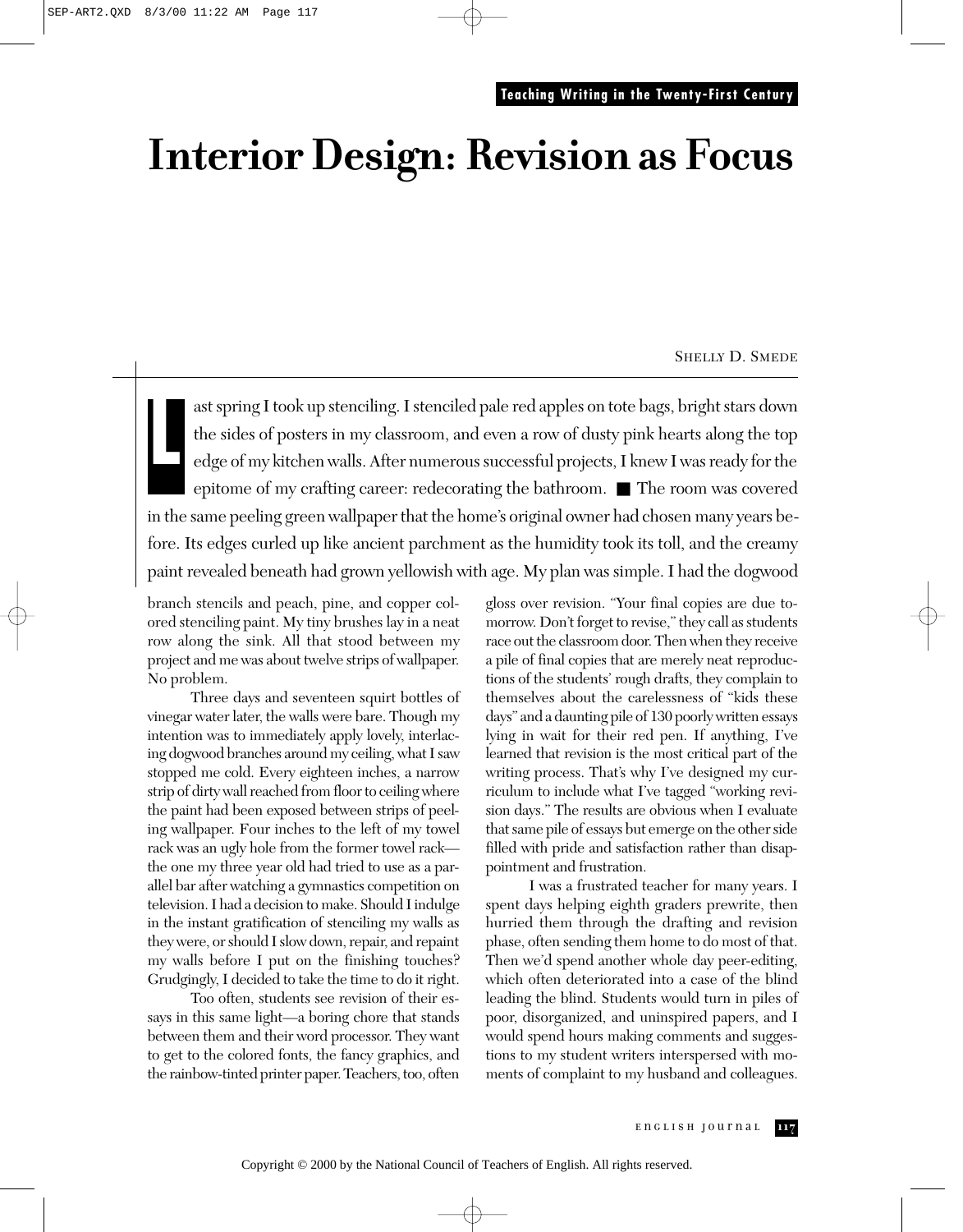As I dispersed red-marked essays back to their owners, I always requested that students check my suggestions and resubmit their work. The few students who accepted this offer ignored my ideas regarding more satisfying conclusions, varied sentence structure, and better verb choices and merely corrected spellings and inserted commas where I'd indicated the omissions. Revision, it seemed, must be beyond the reach of average thirteen-year-olds and at the very most was a chore they refused to do on their own. Putting my negative attitude aside, I decided it was time to make a change.

Gabriele Lusser Rico, author of *Writing the Natural Way,* put it well when she said:

> Every artistic endeavor or creative act involves two phases—the generative phase during which the original vision is discovered and roughly expressed, and the paring and polishing phase during which the ideas are reworked and refined, and finally regarded critically to ensure that the expression aligns with the original vision. (237)

Meredith Sue Willis, a novelist and professional speaker, compared the act of revision with a child's teaching itself how to walk. She explains, "Revision is a form of learning; it pushes us farther into experience, which alters how we see the past and prepares us for the future. I don't mean to describe revision as extraordinary; on the contrary, it seems to me one of the most ordinary of human activities" (22). This "most ordinary" activity also changed forever how my students write and made evaluating their essays a joy and pleasure for me.

### **"Working" Revision**

One thing was clear; few of my students would revise on their own time. If revision were truly as important as I suspected, I would need to provide time in class for my students to engage with their writing. And I couldn't just turn them loose for an entire period. They would need direction and structure. I decided a teacher-led checklist (see Appendix) would be the most logical way of going about active revision. After spending time prewriting and making certain that students had writing topics of personal interest, I instructed them to come to class the next day with a rough draft. It didn't matter *how* rough because we were going to make lots of changes. I likened their draft to a skeleton and told them just to bring the bare bones if that's all they felt they could do.

In class the next day, the majority of my students came prepared—their interest piqued by my promise of success. Some had only a paragraph, but I assured them that, by the end of the day, they would have a quality, revised draft. I asked the students who'd come without a draft to write as quickly as possible and then join us as we revised. Within fifteen minutes, every student in class was actively engaged in the process.

Students cut out words, drew arrows to reorder paragraphs, and added detail in the margins.

We started by taking a clean sheet of paper and making three columns. The first column was titled "Sentence Beginnings." On the overhead projector, I modeled what I wanted students to do, and then they quickly looked through their essays and listed the first word of each sentence. If they found that they repeated a word, they reworded or reordered sentences to ensure that they had varied sentence beginnings. We titled column two, "Sentence Lengths." After a brief demonstration, they counted the number of words in each sentence. Some were amazed to see that all of their sentences were nine to twelve words long and were very pleased with the change in rhythm when they shortened some sentences and added to or combined others to make them longer. Finally, the last column was simply titled "Verbs." For each sentence, students had to list the verb or verbs they had used. Not only was this an excellent application of the grammar we were learning, but the students were able to quickly see that their papers were littered with linking verbs and dull, repetitive action verbs. We talked about verbs acting as the "engine" of the sentence. In turn, students excitedly tried out vivid, more descriptive verbs and rewrote sentences to "show rather than tell."

Over and over I emphasized that students were required to submit their rough drafts with revisions, along with their final copies, and I reminded them that the best revisions were those that were really "ugly." Students cut out words, drew arrows to reorder paragraphs, and added detail in the margins.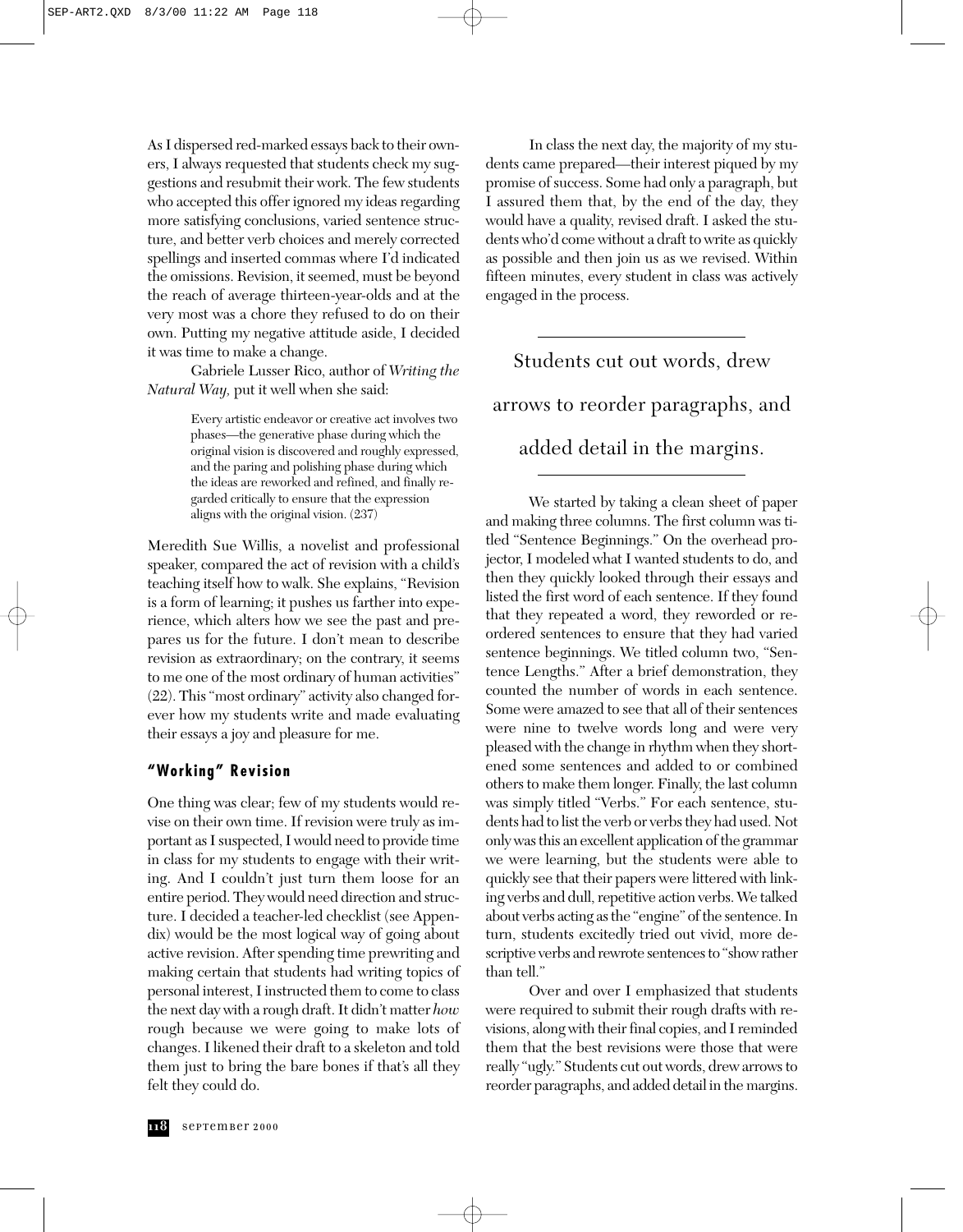Best of all, they were having fun doing it and weren't complaining, since this was an in-class activity.

My next request was that they rewrite their introductions. I gave several ideas (see checklist) and then let students work for five to ten minutes rewriting. Several students shared their new paragraphs and, when asked, the majority of students conceded that this new introduction was better than what they originally had and would replace their prior work. We did the same with conclusions. Students often don't include conclusions at all or at the very most conclude with a pat ending ("It was all a dream.") or an agonizing "The End." With their teacher by their side and time to do it right, all of my students wrote conclusions that effectively tied up their essays.

Our next step was imagery. I orally walked students through revision ideas. I first said, "Add color. Avoid common names of colors, like yellow and red, but don't overdo it with the thesaurus and put in colors your classmates wouldn't recognize like 'beryl' or 'cyanic'" (which are both blue, by the way). Our second step was to name our nouns more specifically. Students analyzed their essays and replaced words like "dog" with "Old English Sheep hound," and "car" with "Volkswagen Bug." Third, I requested that they add a "sound" detail, but avoid using the words "hear" or "sound." Students created sentences like "The leaves crackled beneath my feet," and "I screamed in terror." Our next task was to add "smell detail" but avoid using the word "smell." My favorite revisions included "The odor of rotting fish wafted up the beach," and "The blooming lilies were a sweet perfume beneath my bedroom window." Fifth, students added "touch details" but avoided the words "feel" and "touch." Even my less eager eighth graders excitedly shared revisions such as, "The rough bark scratched my arm as I leaned against the old elm tree," and "Icy wind chilled me through my thin jacket."

They had truly caught the vision of revision. Every rough draft was literally splattered with green, purple, red, and teal revisions. Students were thrilled with their ability to visualize their writing, sharing their new paragraphs with their tablemates and excitedly calling me over to listen to their beautifully detailed prose. I heard no complaints as I challenged them to take what we'd learned in poetry and try to add similes, metaphors, and personification to their drafts.

As the period came to a close, students wrote the assignment in their notebooks for the following day: *Write a final copy of your essay using the revi-* *sions made during class.* Every student had a draft to work from, and we spent the next day in a way I had never expected. So many students wanted to read their essays aloud to the class that we devoted the entire period to listening. The audience's applause was genuine and vigorous as former "C" and "D" students read beautiful, musical prose to us. And grading the essays? It was as quick and satisfying as I would ever have hoped. Because of the improvements students had made during our revision session, they took more pride in their work, and I found there were even fewer mechanical and usage errors than normal. Plus, the added time dedicated to writing and revision inspired more students to complete a final copy rather than neglect the assignment completely.

As the year progressed, students took more responsibility during our revision sessions, and I was soon able to give out a "checklist" that they could work from. One thing did not change, however; for each essay, I made certain that at least one class period was reserved just for revision. Something so important, I assured them, must be given a respectful time for thought and work.

#### **Success!**

Hilma Wolitzer, author of many novels and short stories, wrote an essay about the twenty questions most commonly asked of writers to see "if there were, after all, some practical answers." When asked, "Do you revise?" she replied, "Is the sun going to set today? One of the great *pleasures* of writing is revision, the second and third and fourth chance you hardly ever get in any other area of your life" (Pack and Parini 289). As English teachers, so much of our time is spent in writing instruction and grading that it makes sense to engage in the process in the most effective and efficient way. Through my "working revision days" I was able to show students how much impact the very act of going back to a piece of writing and making sweeping changes can have on the end result. The interior decoration of words and paragraphs is a project worth doing right.

As for the stenciling of my bathroom, I ended up patching the holes and repainting the walls. I put masking tape around the edge of the floor and shower enclosure. I removed the outlet covers and meticulously painted around the light switches. Finally, I dotted my pastel paint meticulously into the tiny branches, leaves, and petals of my dogwood stencils. And my final result? Stunning!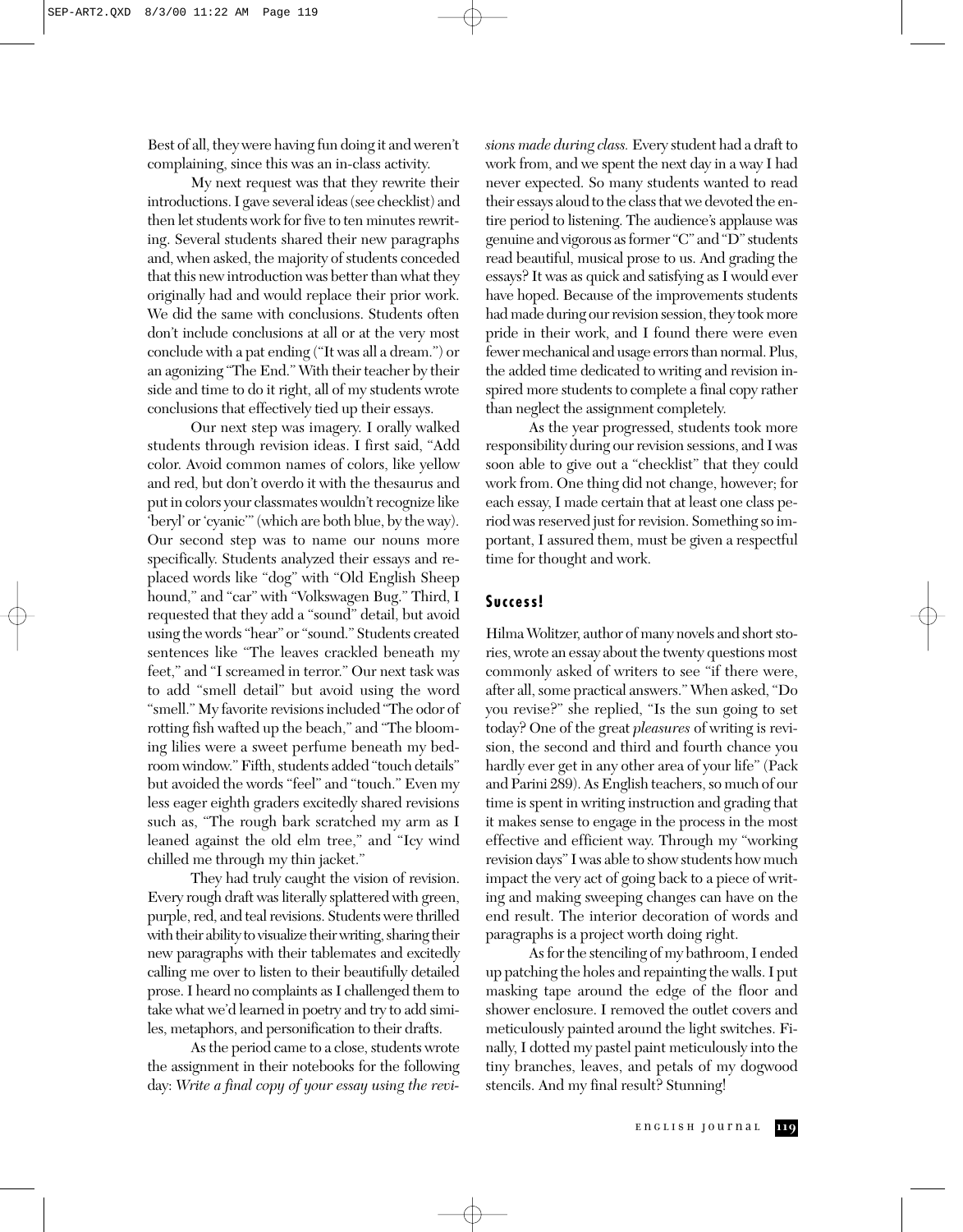#### **Works Cited**

- Pack, Robert, and Jay Parini, eds. "Twenty Questions." *Writers on Writing.* Hanover and London: Middlebury College Press, 1991.
- Rico, Gabriele Lusser. *Writing the Natural Way.* Los Angeles: J. P. Tarcher, Inc., 1983.
- Willis, Meredith Sue. *Deep Revision: A Guide for Teachers, Students, and Other Writers.* New York: Teachers and Writers Collaborative, 1993.

SHELLY D. SMEDE teaches English in the Idaho Falls School District, Idaho Falls, Idaho.

#### APPENDIX: REVISION CHECKLIST

Choose at least five of the following to do on every rough draft. Your final draft should include obvious changes from your rough draft.

| 1. Rewrite your grabber (introduction).<br>For Fiction:<br>• Start with a description of the setting using sensory<br>detail.<br>• Start with a character in action.<br>• Start with a character's thoughts or a description of<br>the character.<br>• Start with a conversation between characters.                                                                                          | For Non-Fiction:<br>• Start with a story.<br>• Start with an example.<br>• Start with a question.<br>• Start with a definition.<br>• Start with a startling fact.<br>• Start with a well-written summary.<br>$\bullet$ Start with a quotation.                                                                                     |
|-----------------------------------------------------------------------------------------------------------------------------------------------------------------------------------------------------------------------------------------------------------------------------------------------------------------------------------------------------------------------------------------------|------------------------------------------------------------------------------------------------------------------------------------------------------------------------------------------------------------------------------------------------------------------------------------------------------------------------------------|
| 2. Rewrite your clincher (conclusion).<br>(Start with a "concluding" word.)<br>For Fiction:<br>• Conclude with a final description of a setting.<br>• Conclude with the character's thoughts.<br>Conclude with the character in action.<br>• Conclude with a final conversation between<br>characters.<br>• "Frame" your essay; conclude by tying back into<br>your introduction in some way. | For Non-Fiction:<br>• Conclude with a thought-provoking question.<br>• Conclude with a call to action.<br>• Conclude with a thoughtful synthesis of what you've<br>written. (Explain what it all means when seen as a whole.)<br>• Conclude with an appropriate quote.<br>• Conclude with an evaluation (your opinion on quality). |
| 3. Add color description.<br>Avoid common names of colors (like red, yellow, and<br>blue), but don't overdo it with your thesaurus (beryl,<br>cyanic, pavonine-which are all blue, by the way!)                                                                                                                                                                                               | "The <i>iron-gray</i> clouds promised to flood us with rain by<br>mid-afternoon."                                                                                                                                                                                                                                                  |
| 4. Use specific nouns.<br>Not car, but Porsche; not store, but K-mart; not dog,<br>but St. Bernard; not street, but Woodruff Avenue; not<br>girl, but Susan.                                                                                                                                                                                                                                  | "Rainey chased her mother's Honda Accord all the way<br>down First Street."                                                                                                                                                                                                                                                        |
| 5. Use specific, action verbs.<br>Not walk, but saunter; not run, but sprint; not talk, but<br>chatter; not see, but glimpse.                                                                                                                                                                                                                                                                 | "John shuddered and cringed from the heat."                                                                                                                                                                                                                                                                                        |
| 6. Add "sound" details, but avoid using the words hear<br>or sound.                                                                                                                                                                                                                                                                                                                           | "The Christmas paper shuddered and crinkled beneath the<br>toddler's excited feet."                                                                                                                                                                                                                                                |
| 7. Add "smell" detail, but avoid using the word smell.                                                                                                                                                                                                                                                                                                                                        | "The scent of cinnamon and oranges floated from the<br>kitchen into our warm dining room."                                                                                                                                                                                                                                         |
| 8. Add "touch" detail, but avoid using the words feel<br>or touch.                                                                                                                                                                                                                                                                                                                            | "The burlap bag rubbed against my bare leg like sandpaper<br>as we waited to start the three-legged race."                                                                                                                                                                                                                         |